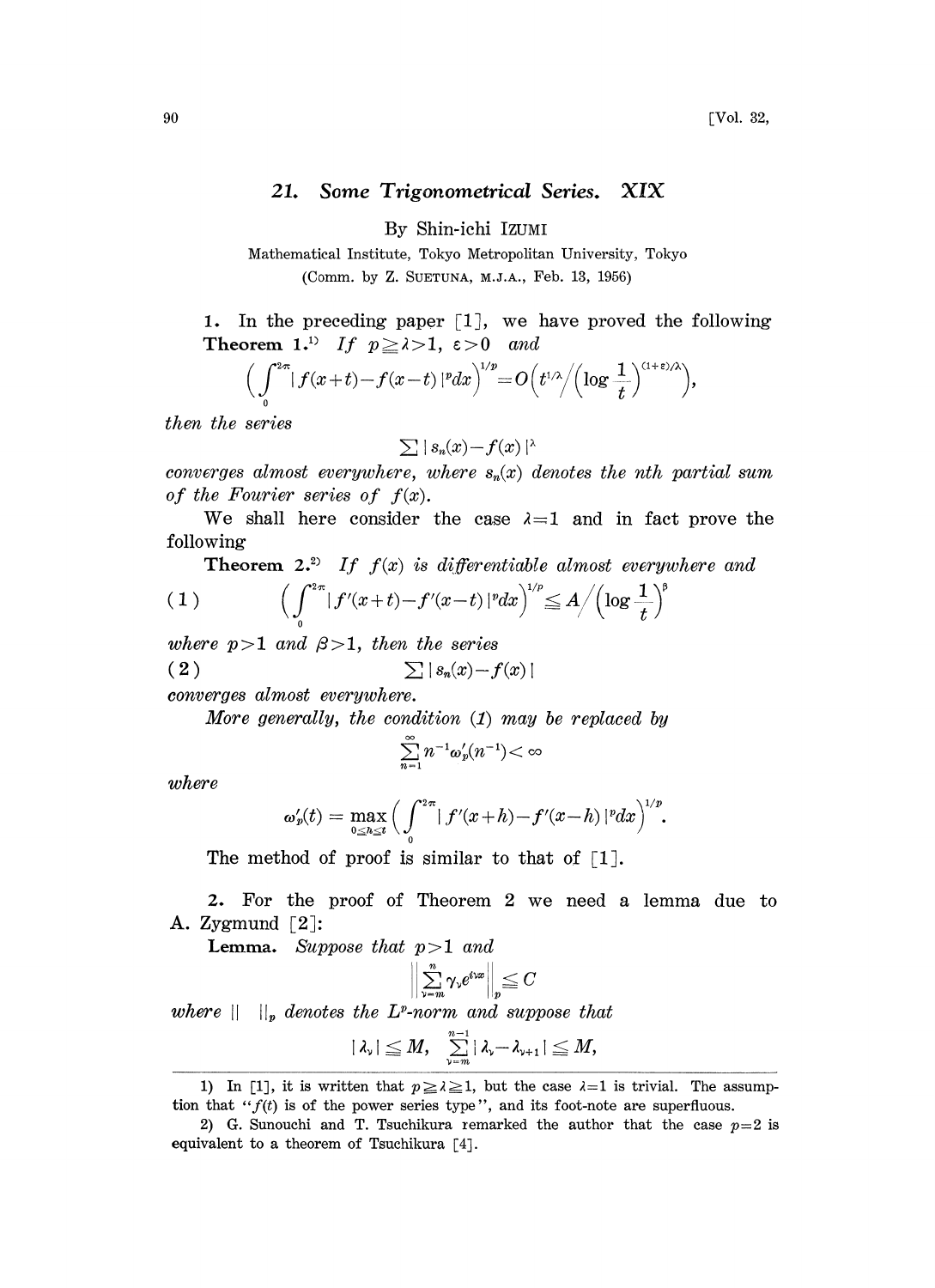then

$$
\bigg\|\sum_{\nu=m}^n\gamma_\nu\lambda_\nu e^{i\nu x}\bigg\|_p\leqq A_p M C.
$$

Let us now prove the theorem. It is sufficient to prove that he integrated series of (2)

(3) 
$$
\sum_{n=1}^{\infty} \int_{0}^{2\pi} |s_n(x) - f(x)| dx
$$

is convergent. For the sake of simplicity, let

$$
(4) \t f(x) \sim \sum_{\nu=1}^{\infty} c_{\nu} e^{i\nu x},
$$

then

$$
f'(x) \sim \sum_{\nu=1}^{\infty} i\nu c_{\nu} e^{i\nu x}.
$$

By the condition  $(1)$ 

$$
\bigg\|\sum_{\nu=1}^\infty \nu c_\nu e^{i\nu x} \sin \nu t\bigg\|_p \leqq A \bigg/ \Big(\log \frac{1}{t}\Big)^{\!s},
$$

and by the M. Riesz theorem

$$
\bigg\|\sum_{\nu=\mathfrak{z}^{\boldsymbol{n}}}^{\mathfrak{z}^{\boldsymbol{n}+1}-1}\nu c_{\nu}e^{\iota\mathfrak{z}^{\boldsymbol{n}}}\sin\nu t\bigg\|_{p}\!\!\leq\!A\,\Big/\Big(\!\log\,\frac{1}{t}\Big)^{\!\!\beta}.
$$

If we take  $t=\pi/2^{n+2}$ , then we get, by the lemma,

$$
\bigg\|\sum_{\nu=2^n}^{2^{n+1}-1}c_\nu e^{i\nu x}\bigg\|_p\leq A/2^nn^{\beta}.
$$

The estimation holds even if the lower limit of the left side summation is replaced by m such that  $2^n$  <  $m$  <  $2^{n-1}$ , and its upper limit by  $\infty$ .

Thus  $(3)$  is less than

$$
\sum_{n=1}^{\infty} ||s_n(x) - f(x)||_p = \sum_{n=1}^{\infty} \sum_{\nu=2^n}^{2^{n+1}-1} ||s_{\nu}(x) - f(x)||_p
$$
  

$$
\leq A \sum_{n=1}^{\infty} 2^n/2^n n^3 \leq A \sum_{n=1}^{\infty} 1/n^3 < \infty,
$$

which is the required.

3. Let  $f^{\alpha}(t)$  denote the  $\alpha$ th derivative of  $f(t)$  (cf. [8]). If  $f(t)$  is given by (4) and  $f^{\alpha}(t)$  is integrable, then

$$
f^{\alpha}(t) = \sum_{\nu=1}^{\infty} \nu^a c_{\nu} e^{i \nu x}.
$$

Then we can prove the following Theorem 3. If  $0 < \alpha < 1$  and

$$
\Big(\int_{0}^{2\pi}|f^{\scriptscriptstyle a}(x+t)-f^{\scriptscriptstyle a}(x-t)\,|^{\scriptscriptstyle p}dt\Big)^{\!\!1/p}\!\leq\!At^{1-\mathfrak{a}}\!\Big/\!\Big(\!\log\frac{1}{t}\Big)^{\!\!\mathfrak{b}}
$$

where  $p > 1$  and  $\beta > 1$ , then the series (2) converges almost everywhere.